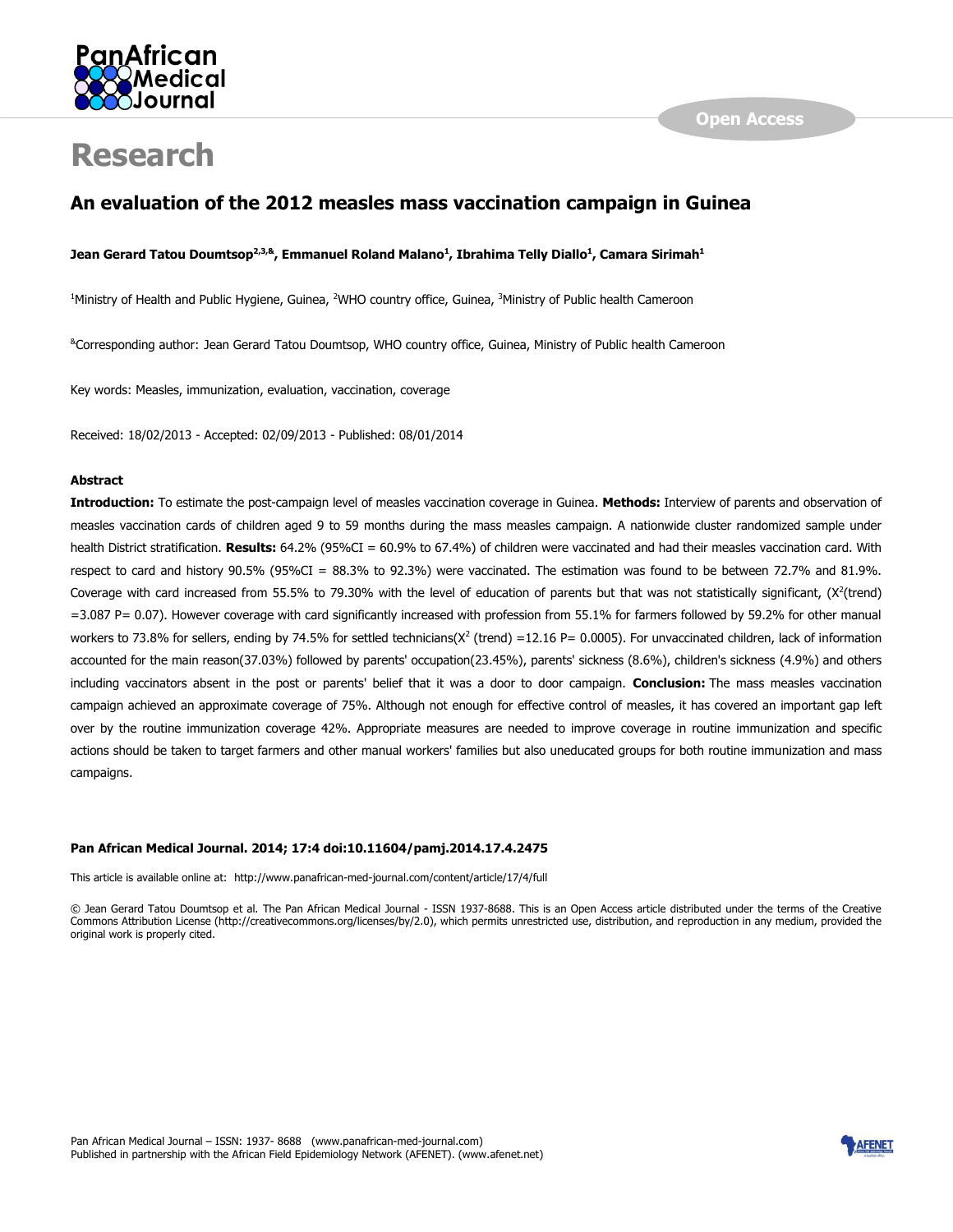#### **Introduction**

Measles still kills more than half of children who die annually from vaccine preventable-diseases. Among children surviving from measles, up to 10% will suffer of disabilities such as blindness, deafness and irreversible brain damage [\[1\]](http://www.panafrican-med-journal.com/content/article/17/4/full/#ref1). All six WHO regions have committed to measles elimination and five regions have set target dates. The America WHO Region achieved the goal in 2002, the western pacific Region aims at eliminating measles by the end of 2012 and the European and Eastern Mediterranean regions are accelerating their measles control activities in order to eliminate measles by 2015. In 2011 countries in the African region took on the goal to eliminate measles by 2020, and in 2010 the South-East Region adopted a resolution urging countries to mobilize resources to support the elimination of measles, the target date for which was under discussion [\[2\]](http://www.panafrican-med-journal.com/content/article/17/4/full/#ref2). In 2008 the world health assembly endorsed a target of 90% reduction in measles mortality by 2010 compared with 2000. Estimated global measles mortality decreased 74% from 535300 deaths in 2000 to 139300 in 2010[\[3\]](http://www.panafrican-med-journal.com/content/article/17/4/full/#ref3). Accordingly, the World Health Assembly committed again in May 2010 to endorse a series of interim measles control targets for 2015 which include exceeding 90% coverage with first dose measles containing vaccine (MCV1) nationally, exceeding 80% vaccination coverage in every district, reducing annual measles incidence to < 5cases per million, maintaining that level and reducing measles mortality by more than 95% compare with 2000 estimates [\[4\]](http://www.panafrican-med-journal.com/content/article/17/4/full/#ref4). This commitment was set in line to achieve the Millennium development goals4(MDG4) which aim to reduce the overall number of death among children by twothirds between 1990 and 2015[\[5\]](http://www.panafrican-med-journal.com/content/article/17/4/full/#ref5).The proportion of children vaccinated against measles was adopted as an indicator to measure progress towards this MDG4 and the 2020 measles elimination objective in Africa region. The highly infectious nature of measles virus requires maintenance of very high levels of population immunity. Supplementary Immunization Activities(SIA) conducted every two, three or four years depending on the quality of routine immunization currently play an important role in protecting children in countries unable to achieve and maintain high and homogenous vaccination coverage through routine immunization systems[\[6\]](http://www.panafrican-med-journal.com/content/article/17/4/full/#ref6). In Guinea, the objective for the 2012 measles SIA was set at 95% vaccination coverage and the activities was implemented from June  $29<sup>th</sup>$  to July 5<sup>th</sup> targeting estimated 2209623 children aged 9 to 59 months. Assessment was carried out 2 months later.

### **Methods**

A nationwide cross-sectional survey conducted 2months after measles national immunization days. Population was divided into homogeneous clusters. The list of clusters was provided by the national institute of demography. For each Health District one cluster was selected using a computer random process but two clusters for the two biggest Health Districts. Then a total of 40 clusters from the 38 Districts of the Country were randomly selected. 80 investigators were trained including role play to carry out data collection with a structured questionnaire. For each cluster, the investigators started in the middle and allocated numbers on folded papers to each of the four directions. Papers were tossed and the one selected gave the direction to follow. The first household on the direction was the starting one. In the household, when there were one or more target children, only one was selected using the same random process as for the selection of the direction to follow. The Child was observed and his immunization card was requested. A structured interview was then conducted to the parent in charge of him. At the end of the process investigators fully thanked the family and moved to the nearest household until 18 to 22 children were selected per cluster in order to have at least the expected sample of

840 children. In each household detailed explanation of the study objective was clarified to the family representative to have their informed consent. Data were recorded and analyzed using Epi-info software. Med-calc software was used to obtain the chi-square for trend and Health map software was used for mapping of coverage distribution per region.

#### **Results**

866 households were investigated among which 853 (98.5%) with at least one target were selected for analysis. 549children were vaccinated and had their vaccination cards. The corresponding vaccination coverage was  $64.2\%$  (95%CI =  $60.9\%$  to  $67.4\%$ ). These Children were aged 11 to 61 months and 50.4% were male. Mean age was 32.46 months with standard deviation of 14.03months. 226 children not having their vaccination card were reported as having a history of vaccination during the campaign from their parents' declaration. Then a total of 775 children were vaccinated on the basis of vaccination cards and vaccination history during the campaign and the corresponding vaccination coverage was 90.5% (95%CI = 88.3% to 92.3%) Parents were aged 14 to 82 years and 71.7% were children's mothers. Single parent represented 12.8%. Mean age of parent was 31.53years with standard deviation of 11.35 Years. Parents were mostly uneducated, 55.2% and housewives, 51.8% (**[Table 1](javascript:void(0))**). 81 children, thus 9.5% (95%CI= 7.7% 11.7%) had no vaccination card and no history of vaccination during the campaign. Their mean was 27.48months with standard deviation of 12.13months. 48.1% were men. For reasons of non vaccination, lack of information accounted for 37.3%, parents' occupation for 23.45%, parents' sickness for 8.6%, children's sickness for 4.9%, vaccinators absent in the post during the visit for 3.7%, believes that the campaign was a door to door campaign for 3.7% and vaccination post far to reach for 2.46% (**[Table 2](javascript:void(0))**). Although there was an increase trend of coverage with vaccination card and the level of education, our data did not provide a strong relationship as the Chi square for trend was not significant  $(X^2 \text{ trend} = 3.08 \text{ P} = 0.07'$ > $X^2 \text{ trend} = 3.08 \text{ P} = 0.07$ ) (**[Figure 1](javascript:PopupFigure()**) However there was a significant increase trend of coverage and parents' profession ( $X^2$ (trend) = 12.16 P= 0.0005'> $X^2$ (trend) = 12.16 P= 0.0005) (**[Figure 2](javascript:PopupFigure()**). Vaccination Coverage varied from one region to another and we noted a constant overestimation of administrative coverage in all except Boke region (**[Figure 3](javascript:PopupFigure()**).

### **Discussion**

Let us admit that the "estimated vaccination coverage" (EVC) is the cut point to be used when talking about measles vaccination coverage in Guinea in 2012. The EVC lay between the proven vaccination coverage with card and the unsure vaccination coverage which encompassed children with vaccination cards and those with history of vaccination. Most often evaluation of measles campaigns are done immediately after to improve on recall bias. 2 months length time can be enough to consider the effect of a recall bias, especially when children have gotten additional routine vaccination during this length time confusion is likely to be possible. In fact children of unsure parents became randomly classified easily as vaccinated or not vaccinated depending on the subjectivity of the investigator of the household. Vaccination Coverage with history may overestimate if investigators are too sensitive or underestimate if they are too specific but these are unknown indicators. In assessing the validity of interview information in estimating community immunization levels in USA, Comstock observe among 494 people of all age that 99.2% were serologically immune whereas 83.4% were immune according to interview information.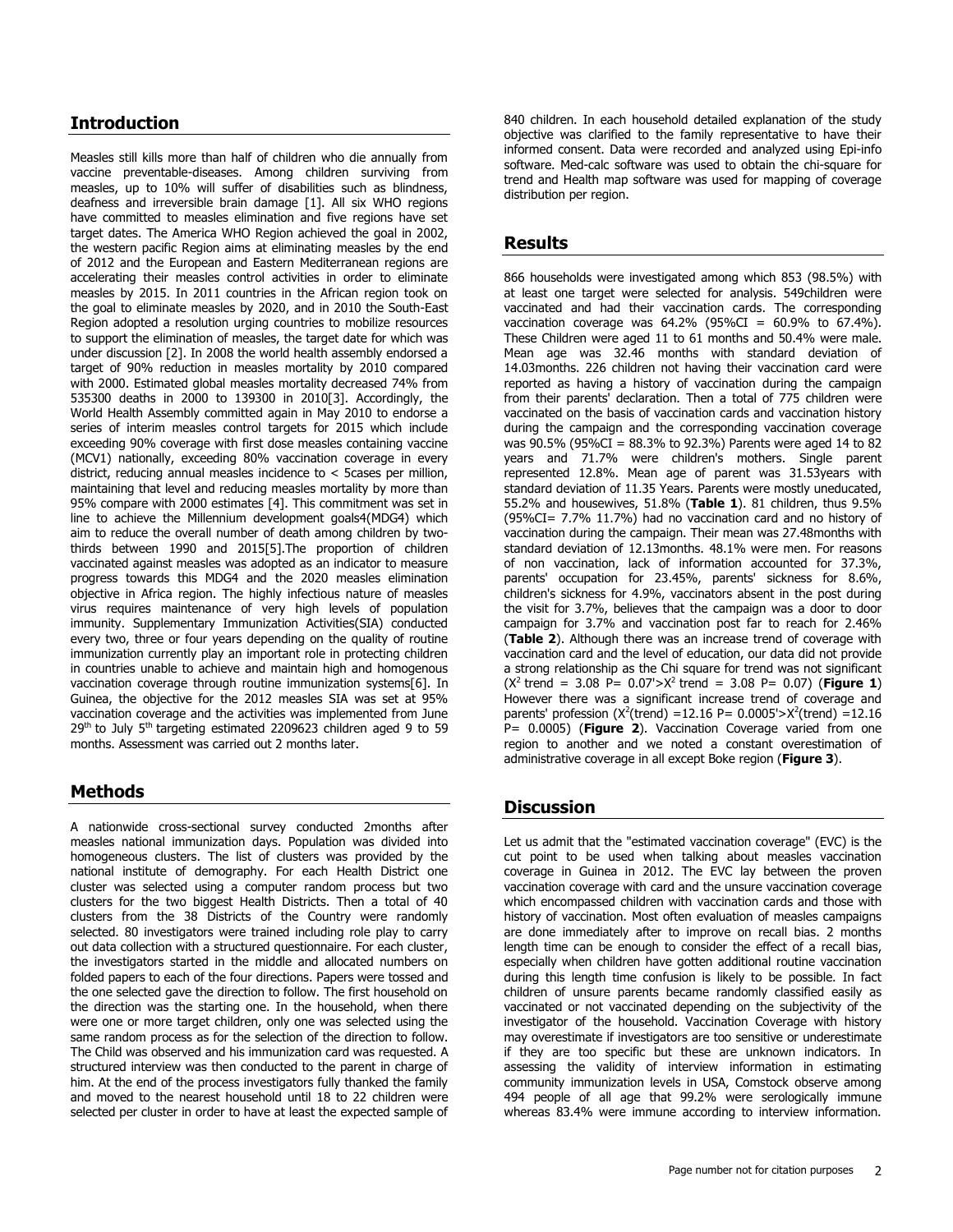He further compared the validity of history per place of residence (rural or urban), annual income of head of households and age group and in all instances the proportion of immune persons was somewhat understated by interview results varying from 81.7% to 87.6% as compare to the 99.2%. However, although comparison for measles was inconclusive because nearly every participant was serologically immune, interview information was poorly correlated with the serological findings for mumps and poliomyelitis and understated for rubella and tetanus [\[7\]](http://www.panafrican-med-journal.com/content/article/17/4/full/#ref7). A study in hillsborough county,USA assessing correlation between history of either measles or vaccination and serologic immunity shown that positive history and positive antibody were concordant on 317 over 374 ( sensitivity of 84.8%) and negative history and negative antibody were concordant on 14 over 30(specificity of 47%) [\[8\]](http://www.panafrican-med-journal.com/content/article/17/4/full/#ref8). Applying these indicators to our unsure 226 children vaccinated based only on history, we can estimate that 226\*0.85\*0.47= 90 are effectively vaccinated and 136 are not effectively vaccinated, thus an "estimated coverage of  $(549+90)/853 = 75\%$ ". A similar analysis was carried on in a comparable country in terms of anthropology, culture and socioeconomic status, Soudan. Variation rate between vaccination coverage with vaccination card and vaccination coverage with vaccination card plus history of vaccination was 23%. Our data showed a variation rate of 26%. The study further concluded that illiterate mothers had remarkably good recollections of their children measles vaccination status and therefore accurate estimation could rely only on mothers' reports irrespective of the assumptions made about mothers who were unsure about children's vaccinations status. For example, if children of mothers who were unsure are assumed not to have received measles vaccine, the sensitivity of mother's reports would be 87% and the specificity 79% conversely, if such women are assumed to have vaccinated their children the sensitivity of mother's would then be 95% and the specificity would drop to 70% [\[9\]](http://www.panafrican-med-journal.com/content/article/17/4/full/#ref9). Applying these indicators to our unsure parents will provide the validity of the interview (**[Table 3](javascript:void(0))**). The "estimated vaccination coverage" based on the validity of the interview was between 72.7% and 81.94%, 75% is included in the interval and so can be a good approximation of the cut point for measles vaccination coverage in Guinea in 2012. Based on this cut point which takes into account the validity of the interview The distribution of coverage per region was estimated (**[Table 4](javascript:void(0))**) and a mapping generated (**[Figure 4](javascript:PopupFigure()**).

A catch up measles vaccination campaign is an opportunity to deliver booster and to catch up on children hard to reach due to poor socioeconomic conditions or geographical reasons in measles control country like Guinea. But when the trend of vaccination coverage increases with the socioeconomic level (profession and education) during mass vaccination as it is usually the case during routine immunization it suggests that efforts are still needed to improve on equity and the same who escaped routine immunization are probably left over. Missing to cover the gap due to socioeconomic discrepancy in the access to immunization is often observed during mass immunization [\[10\]](http://www.panafrican-med-journal.com/content/article/17/4/full/#ref10) suggesting that specific actions are still needed to make mass immunization an equal opportunity for every child. However a coverage of 75% can be satisfactory if we consider measles routine coverage that is 42% [\[11\]](http://www.panafrican-med-journal.com/content/article/17/4/full/#ref11) (**[Figure 3](javascript:PopupFigure()**, unpublished data, Ministry of health, February 2012) and the experience of other countries in the past (9-75% in Burkina Faso, 10-95% in Nigeria, 40-75% in Columbia) [\[12\]](http://www.panafrican-med-journal.com/content/article/17/4/full/#ref12) though not enough for effective control of measles. For example, the same experience was gotten in South Africa where a cluster survey conducted immediately before and two months after the mass campaign shown an increase from 55% for routine coverage to 72% for mass campaign coverage [\[12\]](http://www.panafrican-med-journal.com/content/article/17/4/full/#ref12). Measles campaigns have not always been satisfactory in low income countries and often haven't reached the estimated target [\[13,](http://www.panafrican-med-journal.com/content/article/17/4/full/#ref13) [14\]](http://www.panafrican-med-journal.com/content/article/17/4/full/#ref 14). Despite extending the duration of the campaign in Kabul by 7 days and sending external monitors to search door-to-door for missed children, reported

Page number not for citation purposes 3

coverage was still low and a population-based cluster survey reported 86% coverage [\[15\]](http://www.panafrican-med-journal.com/content/article/17/4/full/#ref15). Lack of information has also been reported to be the main cause of non vaccination during mass immunization campaign in many other countries like Burkina Faso, Congo and South Africa. For the perspective of measles elimination in 2020, an important gap is still to be met for measles SIA campaign in Guinea in term of correlation between administrative coverage, 103% and the coverage of the survey post campaign, 75%. Experience of East European countries currently experiencing measles elimination proves that one good indicator can the good match between administrative coverage and that of the LQA coverage post campaign [\[16\]](http://www.panafrican-med-journal.com/content/article/17/4/full/#ref16). (Armenia, 96.8% &95.8%, Tajikistan 97.8% &96.6%, Turkmenistan 96% &97.6%) comparatively, an alternative for better handling of measles control and moving towards elimination would be: 1) Implementation of follow-up campaign given the very low capacity to provide second opportunity through routine immunization, 2) Introduction of LQA coverage surveys post-campaign. 3) Immunization efforts specifically targeting underserved groups (farmers and other manual workers, non classic educated and other non-educated).

## **Conclusion**

The mass measles vaccination campaign achieved an approximate coverage of 75%. Although not enough for effective control of measles, it has covered an important gap left over by the routine immunization coverage 42%. Appropriate measures are needed to improve coverage in routine immunization and specific actions should be taken to target farmers and other manual workers' families but also uneducated groups for both routine immunization and mass campaigns.

## **Competing Interests**

The authors declare no competing interests.

## **Authors' Contributions**

Jean Gerard Tatou Doumtsop: study design, data collection and supervision, data recording and analysis, edition of the final report, edition of this manuscript. Emmanuel Roland MALANO: Study design, data collection and supervision, data recording and analysis, edition of the final report Ibrahima Telly Diallo: Study design, data collection and supervision, data recording and analysis, edition of the final report. Sirimah Camara: Study design, data collection and supervision, data recording and analysis, edition of the final report. All the authors have read and approved the final version of the manuscript.

### **Tables and figures**

- **[Table 1](javascript:void(0))**: Characteristics of parents
- **[Table 2](javascript:void(0))**: Reasons for non vaccinations
- **[Table 3](javascript:void(0))**: Validity of the interview results
- **[Table 4](javascript:void(0))**: distribution of coverage per region based on the validity of interview and the considered cut point
- **[Figure 1](javascript:PopupFigure()**: Vaccination coverage with card according to parents' level of education
- **[Figure 2](javascript:PopupFigure()**: Vaccination coverage with card according to parents' profession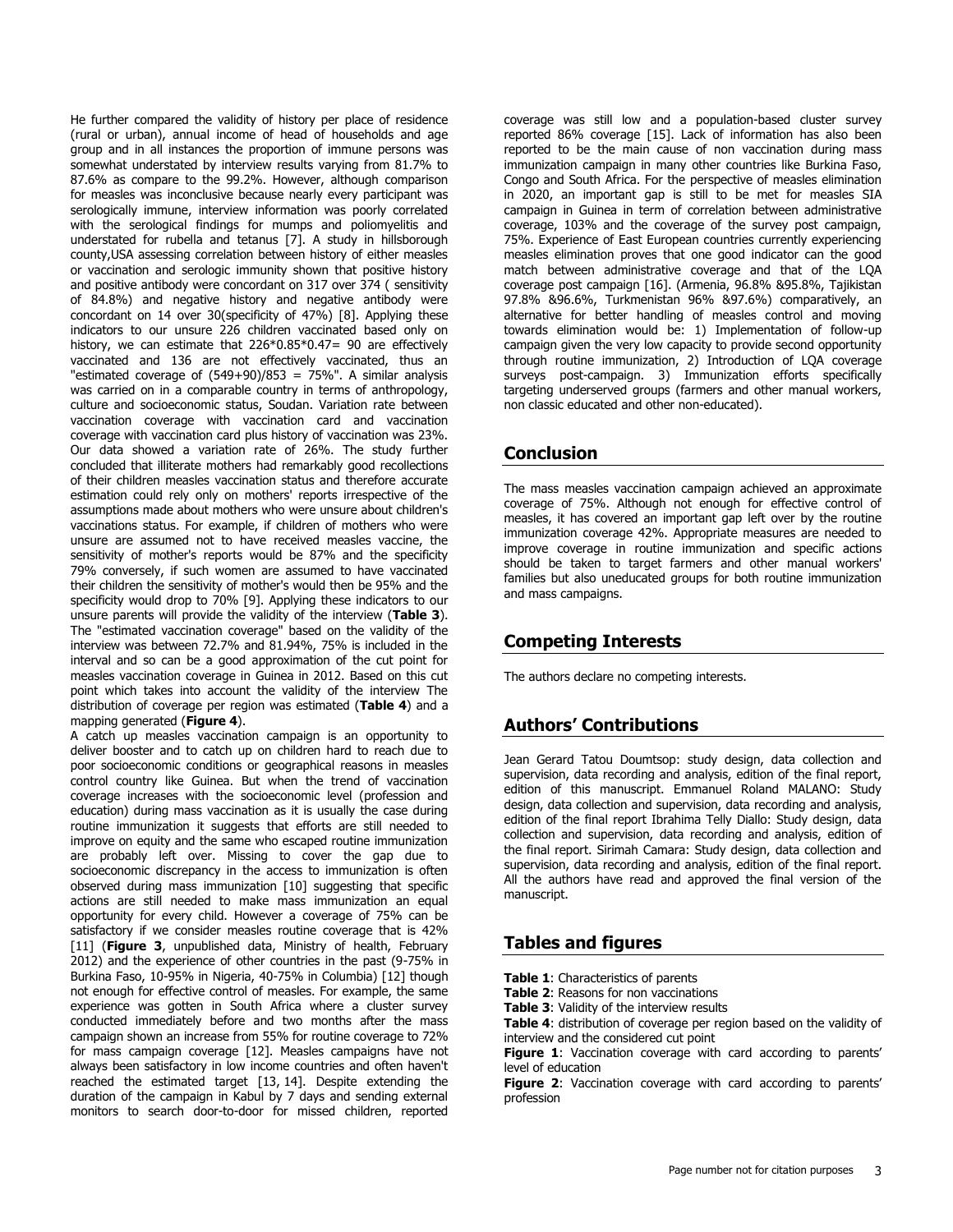**[Figure 3](javascript:PopupFigure()**: Comparison of routine and campaign measles vaccination coverage

**[Figure 4](javascript:PopupFigure()**: Map of estimated vaccination Coverage per region of Guinea

#### **References**

- 1. Simons E, Ferrari M, Fricks J, Wannemuehler K, et al. Assessment of the 2010 global measles mortality reduction goal: results from a model of surveillance data. Lancet. 2012 Jun 9;379(9832):2173-8. **[PubMed](http://www.ncbi.nlm.nih.gov/entrez/query.fcgi?db=PubMed&cmd=Search&doptcmdl=Citation&defaultField=Title+Word&term=Simons%20E%5bauthor%5d+AND+Assessment%20of%20the%202010%20global%20measles%20mortality%20reduction%20goal:%20results%20from%20a%20model%20of%20surveillance%20data+et+al)** | **[Google Scholar](http://scholar.google.com/scholar?hl=en&q=+Assessment%20of%20the%202010%20global%20measles%20mortality%20reduction%20goal:%20results%20from%20a%20model%20of%20surveillance%20data)**
- 2. World Health Organization. Global measles and rubella strategic plan 2012-2020. 201 http://www.who.int/immunization/newsroom/Measles\_Rubella \_StrategicPlan\_2012\_2020.pdf. Accessed 24 April 2012.
- 3. World Health Organization. Measles vaccines, WHO Position Paper. Weekly Epidemiological Record. 2009; 84(35):349- 360. **[PubMed](http://www.ncbi.nlm.nih.gov/entrez/query.fcgi?db=PubMed&cmd=Search&doptcmdl=Citation&defaultField=Title+Word&term=World%20Health%20Organization%5bauthor%5d+AND++Measles+vaccines+WHO+Position+Paper)** | **[Google Scholar](http://scholar.google.com/scholar?hl=en&q=+Measles+vaccines+WHO+Position+Paper)**
- 4. World Health Organization. Global eradication of measles, report by the Secretariat: Sixty-third world health assembly. 25 March 2010. Geneva. World Health Organisation. **[Google](http://scholar.google.com/scholar?hl=en&q=+Global+eradication+of+measles+report+by+the+Secretariat:+Sixty-third+world+health+assembly)  [Scholar](http://scholar.google.com/scholar?hl=en&q=+Global+eradication+of+measles+report+by+the+Secretariat:+Sixty-third+world+health+assembly)**
- 5. United Nations. The millennium development report 2009. 2009. New York. United Nations. **[PubMed](http://www.ncbi.nlm.nih.gov/entrez/query.fcgi?db=PubMed&cmd=Search&doptcmdl=Citation&defaultField=Title+Word&term=United%20Nations%5bauthor%5d+AND++The+millennium+development+report+2009)** | **[Google Scholar](http://scholar.google.com/scholar?hl=en&q=+The+millennium+development+report+2009)**
- 6. Strebel PM et al. A World without Measles. J Infect Dis. 2011; 204 (suppl 1): S1-3. **[PubMed](http://www.ncbi.nlm.nih.gov/entrez/query.fcgi?db=PubMed&cmd=Search&doptcmdl=Citation&defaultField=Title+Word&term=Strebel%20PM%20et%20al%5bauthor%5d+AND++A+World+without+Measles)** | **[Google Scholar](http://scholar.google.com/scholar?hl=en&q=+A+World+without+Measles)**
- 7. Comstock et al. Validity of interview information in estimating community immunization levels. Health Services Reports.1973; 88(8): 750-757. **[PubMed](http://www.ncbi.nlm.nih.gov/entrez/query.fcgi?db=PubMed&cmd=Search&doptcmdl=Citation&defaultField=Title+Word&term=Comstock%20et%20al%5bauthor%5d+AND++Validity+of+interview+information+in+estimating+community+immunization+levels)** | **[Google Scholar](http://scholar.google.com/scholar?hl=en&q=+Validity+of+interview+information+in+estimating+community+immunization+levels)**
- 8. Levitt LP et al. Determination of Measles Immunity after a Mass Immunization Campaign. Public Health Reports. 1970; 85(3): 261-265. **[PubMed](http://www.ncbi.nlm.nih.gov/entrez/query.fcgi?db=PubMed&cmd=Search&doptcmdl=Citation&defaultField=Title+Word&term=Levitt%20LP%20et%20al%5bauthor%5d+AND++Determination+of+Measles+Immunity+after+a+Mass+Immunization+Campaign)** | **[Google Scholar](http://scholar.google.com/scholar?hl=en&q=+Determination+of+Measles+Immunity+after+a+Mass+Immunization+Campaign)**
- 9. Gareaballah ET & Loevinsohn BP. The accuracy of mother's reports about their children's vaccination status. Bulletin of the<br>World Health Organisation. 1989:67(6): 669-World Health Organisation. 1989;67(6): 669- 674. **[PubMed](http://www.ncbi.nlm.nih.gov/entrez/query.fcgi?db=PubMed&cmd=Search&doptcmdl=Citation&defaultField=Title+Word&term=Gareaballah%20ET%20&%20Loevinsohn%20BP%5bauthor%5d+AND++The+accuracy+of+mother?s+reports+about+their+children?s+vaccination+status)** | **[Google Scholar](http://scholar.google.com/scholar?hl=en&q=+The+accuracy+of+mother?s+reports+about+their+children?s+vaccination+status)**
- 10. Zuber Patrick LF et al. Vaccination de masse contre la rougeole dans des zones urbaines du Burkina Faso, 1998. Bulletin de l'Organisation mondiale de la Sante. 2001 ; 79(4) : 296- 300. **[PubMed](http://www.ncbi.nlm.nih.gov/entrez/query.fcgi?db=PubMed&cmd=Search&doptcmdl=Citation&defaultField=Title+Word&term=Zuber%20Patrick%20LF%20et%20al%5bauthor%5d+AND++Vaccination+de+masse+contre+la+rougeole+dans+des+zones+urbaines+du+Burkina+Faso+1998)** | **[Google Scholar](http://scholar.google.com/scholar?hl=en&q=+Vaccination+de+masse+contre+la+rougeole+dans+des+zones+urbaines+du+Burkina+Faso+1998)**
- 11. Revue externe du programme élargi de vaccination de la Guinée. Février 2012. Guinée.WHO. **[PubMed](http://www.ncbi.nlm.nih.gov/entrez/query.fcgi?db=PubMed&cmd=Search&doptcmdl=Citation&defaultField=Title+Word&term=Revue%20externe%20du%20programme%20%E9largi%20de%20vaccination%20de%20la%20Guin%E9e%5bauthor%5d+AND++F%E9vrier+2012)** | **[Google](http://scholar.google.com/scholar?hl=en&q=+F%E9vrier+2012)  [Scholar](http://scholar.google.com/scholar?hl=en&q=+F%E9vrier+2012)**
- 12. Kessler S, Melendez D. speeding up child immunisation. World Health Forum. 1987; 8(2): 216-220. **[PubMed](http://www.ncbi.nlm.nih.gov/entrez/query.fcgi?db=PubMed&cmd=Search&doptcmdl=Citation&defaultField=Title+Word&term=Kessler%20S%5bauthor%5d+AND++speeding+up+child+immunisation)** | **[Google](http://scholar.google.com/scholar?hl=en&q=+speeding+up+child+immunisation)  [Scholar](http://scholar.google.com/scholar?hl=en&q=+speeding+up+child+immunisation)**
- 13. Maureen k et al. Evaluation of mass measles immunisation campaign in a rapidly growing peri-urban area. South African Medical Journal. 1989; 76(4): 157-159.**[PubMed](http://www.ncbi.nlm.nih.gov/entrez/query.fcgi?db=PubMed&cmd=Search&doptcmdl=Citation&defaultField=Title+Word&term=Maureen%20k%20et%20al%5bauthor%5d+AND++Evaluation+of+mass+measles+immunisation+campaign+in+a+rapidly+growing+peri-urban+area)** | **[Google](http://scholar.google.com/scholar?hl=en&q=+Evaluation+of+mass+measles+immunisation+campaign+in+a+rapidly+growing+peri-urban+area)  [Scholar](http://scholar.google.com/scholar?hl=en&q=+Evaluation+of+mass+measles+immunisation+campaign+in+a+rapidly+growing+peri-urban+area)**
- 14. Berry Dj, Yach D, Hennink Mhj. An evaluation of the national measles vaccination campaign in the new shanty areas of Khayelitsha. South African Medical Journal. 1991; 79(8): 433- 436.. **[PubMed](http://www.ncbi.nlm.nih.gov/entrez/query.fcgi?db=PubMed&cmd=Search&doptcmdl=Citation&defaultField=Title+Word&term=Berry%20Dj%5bauthor%5d+AND++An+evaluation+of+the+national+measles+vaccination+campaign+in+the+new+shanty+areas+of+Khayelitsha)** | **[Google Scholar](http://scholar.google.com/scholar?hl=en&q=+An+evaluation+of+the+national+measles+vaccination+campaign+in+the+new+shanty+areas+of+Khayelitsha)**
- 15. Dadgar N et al. Implementation of a Mass Measles Campaign in Central Afghanistan, December 2001 to May 2002. The Journal of Infectious Diseases. 2003; 187(Suppl 1): S186- 90. **[PubMed](http://www.ncbi.nlm.nih.gov/entrez/query.fcgi?db=PubMed&cmd=Search&doptcmdl=Citation&defaultField=Title+Word&term=Dadgar%20N%20et%20al%5bauthor%5d+AND+++Implementation+of+a+Mass+Measles+Campaign+in+Central+Afghanistan+December+2001+to+May+2002)** | **[Google Scholar](http://scholar.google.com/scholar?hl=en&q=++Implementation+of+a+Mass+Measles+Campaign+in+Central+Afghanistan+December+2001+to+May+2002)**
- 16. Khetsuriani N et al. Supplementary Immunization Activities to Achieve Measles Elimination: Experience of the European Region. The Journal of Infectious Diseases. 2011; 204 (suppl 1): S343-52. **[PubMed](http://www.ncbi.nlm.nih.gov/entrez/query.fcgi?db=PubMed&cmd=Search&doptcmdl=Citation&defaultField=Title+Word&term=Khetsuriani%20N%20et%20al%5bauthor%5d+AND+++Supplementary+Immunization+Activities+to+Achieve+Measles+Elimination:+Experience+of+the+European+Region)** | **[Google Scholar](http://scholar.google.com/scholar?hl=en&q=++Supplementary+Immunization+Activities+to+Achieve+Measles+Elimination:+Experience+of+the+European+Region)**
- 17. Henderson RH & Sundarset T. Cluster sampling to assess immunization coverage: a review experience with a simplified method. Bulletin de l' Organisation mondiale de la Santé. 1982; 60(2): 253-260. **[PubMed](http://www.ncbi.nlm.nih.gov/entrez/query.fcgi?db=PubMed&cmd=Search&doptcmdl=Citation&defaultField=Title+Word&term=Henderson%20RH%20&%20Sundarset%20T%5bauthor%5d+AND++Cluster+sampling+to+assess+immunization+coverage:+a+review+experience+with+a+simplified+method)** | **[Google Scholar](http://scholar.google.com/scholar?hl=en&q=+Cluster+sampling+to+assess+immunization+coverage:+a+review+experience+with+a+simplified+method)**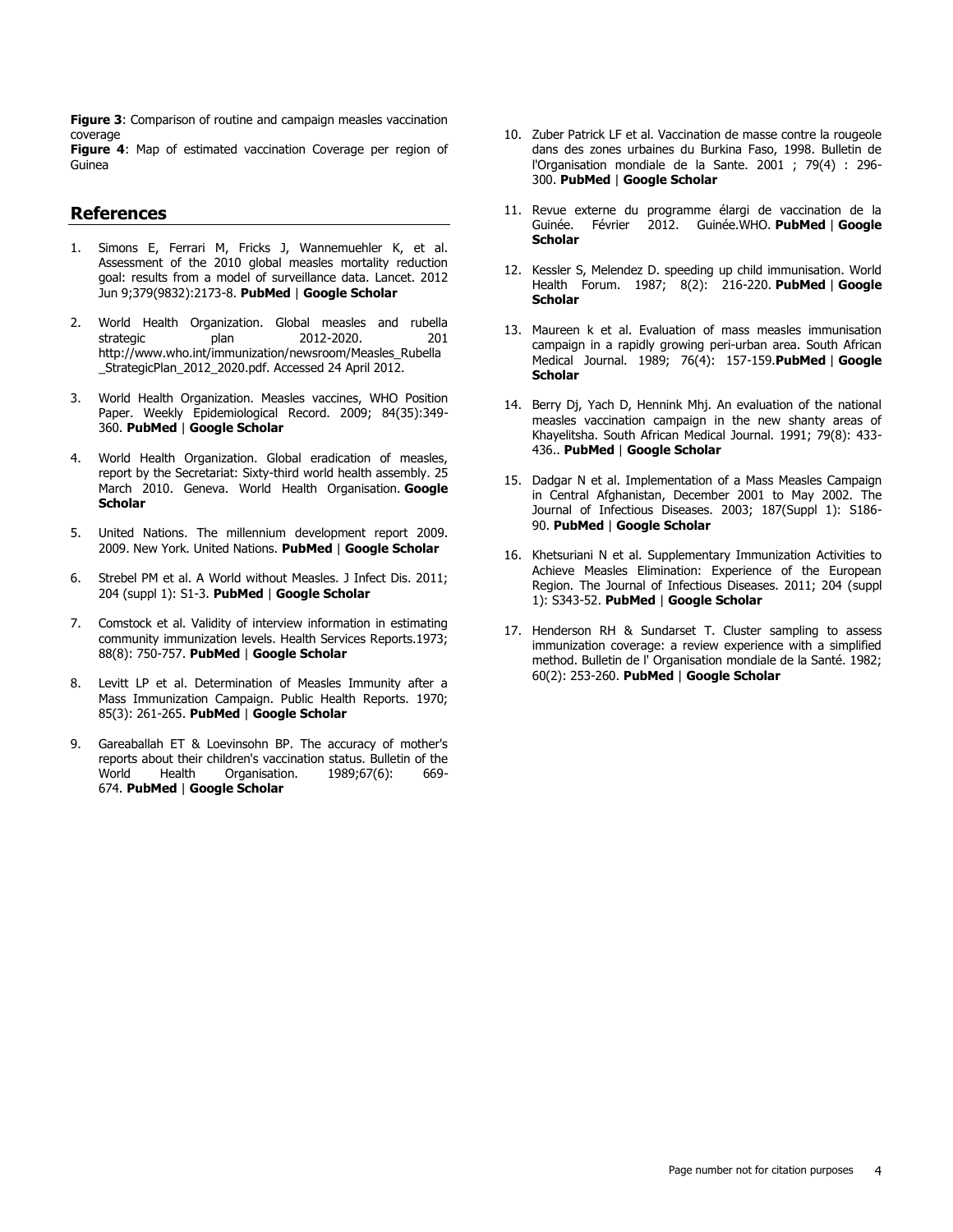| Table 1: Characteristics of parents |                       |             |               |
|-------------------------------------|-----------------------|-------------|---------------|
| <b>Characteristics of parents</b>   |                       | $\mathbf n$ | $\frac{0}{0}$ |
| <b>Marital status</b>               | Single Parents        | 109         | 12.8          |
|                                     | Married               | 743         | 87.2          |
|                                     | Mothers               | 611         | 71.7          |
| <b>Relation with child</b>          | Fathers               | 126         | 14.8          |
|                                     | Grand parents         | 58          | 6.8           |
|                                     | brothers              | 57          | 6.6           |
|                                     | Others (Coranic etc)  | 27          | 3.2           |
|                                     | No education          | 469         | 55.2          |
| <b>Education</b>                    | Primary education     | 173         | 20.4          |
|                                     | Secondary education   | 151         | 17.8          |
|                                     | Tertiary education    | 29          | 3.4           |
|                                     | farmers               | 107         | 12.7          |
|                                     | Others manual workers | 49          | 5.8           |
|                                     | unemployed            | 46          | 5.5           |
| <b>Profession</b>                   | housewife             | 436         | 51.8          |
|                                     | Salaried servants     | 26          | 3.1           |
|                                     | sellers               | 122         | 14.5          |
|                                     | Settled technicians   | 55          | 6.5           |

| <b>Table 2: Reasons for non vaccinations</b> |                |               |  |  |
|----------------------------------------------|----------------|---------------|--|--|
| <b>Reasons for non vaccination</b>           | n              | $\frac{0}{0}$ |  |  |
| Lack of information                          | 30             | 37.03         |  |  |
| parents absents or busied                    | 19             | 23.45         |  |  |
| Parents' sickness                            | 7              | 8.64          |  |  |
| Children's sickness                          | $\overline{4}$ | 4.93          |  |  |
| Vaccinators absent in the post               | 3              | 3.70          |  |  |
| Believes to a door to door campaign          | 3              | 3.70          |  |  |
| Vaccination post far to reach                | $\overline{2}$ | 2.46          |  |  |
| Ignorance of the importance                  | $\overline{2}$ | 2.46          |  |  |
| Age not out of range                         | $\mathbf{1}$   | 1.23          |  |  |
| Unknown                                      | 10             | 12.34         |  |  |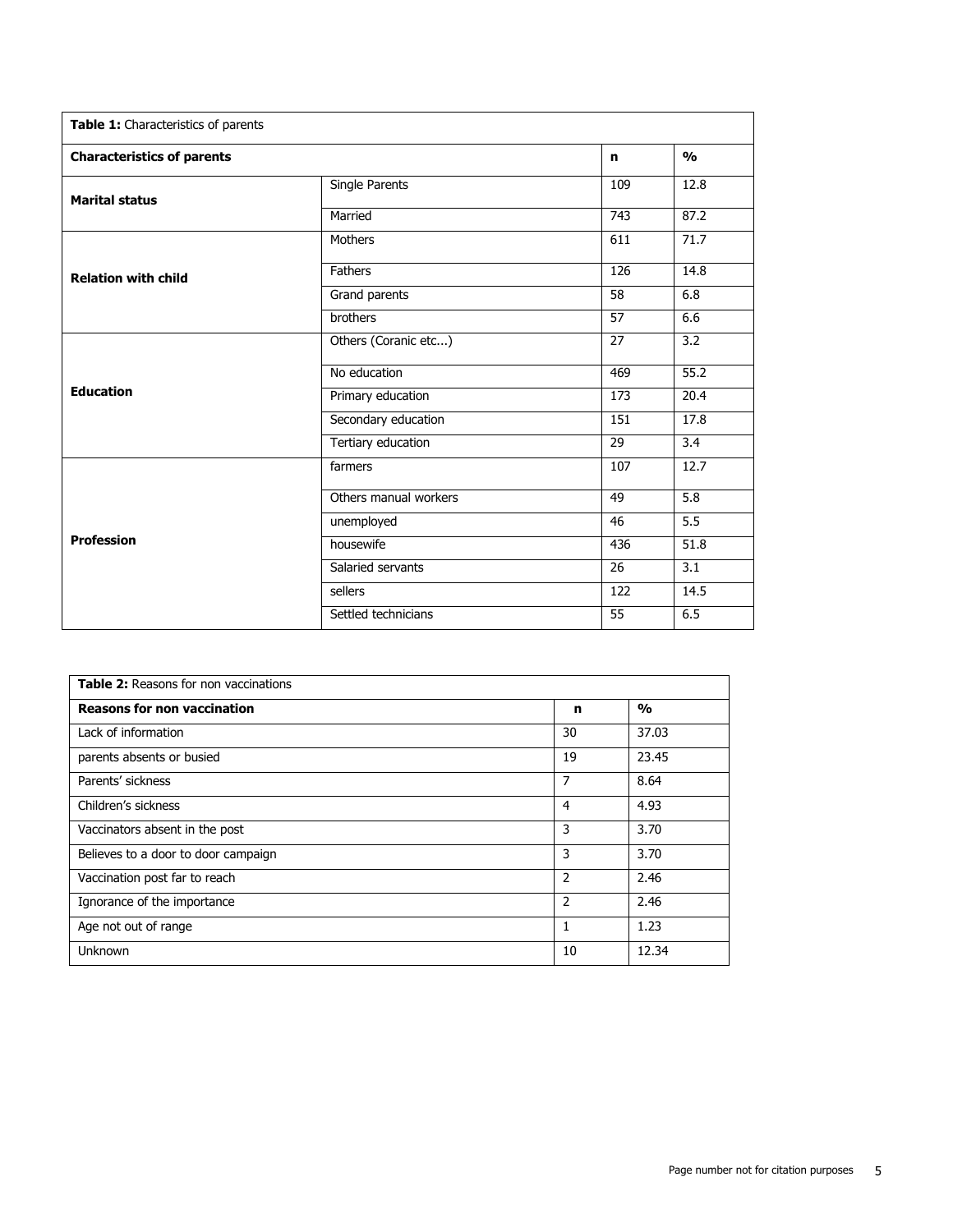| <b>Table 3:</b> Validity of the interview results |                                       |                                        |                                           |                     |  |  |
|---------------------------------------------------|---------------------------------------|----------------------------------------|-------------------------------------------|---------------------|--|--|
|                                                   |                                       | Children of unsure parents are assumed | Children of unsure parents are assumed to |                     |  |  |
|                                                   | to haven't been vaccinated            |                                        | have been vaccinated                      |                     |  |  |
|                                                   | (Sensitivity 87% and specificity 79%) |                                        | (Sensitivity 95% and specificity 70%)     |                     |  |  |
| status                                            | Effectively vaccinated                | effectively<br>Not                     | Effectively vaccinated                    | effectively<br>Not  |  |  |
|                                                   |                                       | vaccinated                             |                                           | vaccinated          |  |  |
| Vaccinated<br>with<br>history                     | $226 - 155 = 71$                      | $226*0.87*0.79=155$                    | $226*0.95*0.70=150$                       | $226 - 150 = 76$    |  |  |
| $(n=226)$                                         |                                       |                                        |                                           |                     |  |  |
| with<br>Vaccinated<br>card                        | 549                                   | $\Omega$                               | 549                                       | $\Omega$            |  |  |
| $(n=549)$                                         |                                       |                                        |                                           |                     |  |  |
| Effectively vaccinated                            | $71+549=620$                          | 155                                    | $150+549=699$                             | 76                  |  |  |
| Estimated<br>vaccination                          | $620/853*100=72.7%$                   | 155/853*100=18.2%                      | $699/853*100 = 81.94%$                    | $76/853*100 = 8.9%$ |  |  |
| coverage(EVC)                                     |                                       |                                        |                                           |                     |  |  |

| <b>Table 4:</b> distribution of coverage per region based on the validity of interview and the cut point |                     |             |               |                    |             |                  |             |
|----------------------------------------------------------------------------------------------------------|---------------------|-------------|---------------|--------------------|-------------|------------------|-------------|
| <b>REGION</b>                                                                                            | <b>Number</b><br>of | Number with | Number with   | <b>Effectively</b> | <b>Not</b>  | <b>Estimated</b> | "Estimated  |
|                                                                                                          | children            | proven      | history<br>оf | vaccinated         | effectively | number<br>оf     | vaccination |
|                                                                                                          | investigated        | vaccination | vaccination   | on history         | vaccinated  | vaccinated       | Coverage"   |
|                                                                                                          |                     | card        |               |                    | on history  |                  | (9/6)       |
| <b>BOKE</b>                                                                                              | 109                 | 97          | 12            | 5                  | 7           | 102              | 93          |
| <b>CONAKRY</b>                                                                                           | 151                 | 113         | 29            | 12                 | 17          | 125              | 83          |
| <b>FARANAH</b>                                                                                           | 85                  | 48          | 30            | 12                 | 18          | 60               | 71          |
| <b>KANKAN</b>                                                                                            | 111                 | 84          | 21            | 8                  | 13          | 92               | 83          |
| <b>KINDIA</b>                                                                                            | 104                 | 59          | 36            | 14                 | 22          | 73               | 71          |
| LABE                                                                                                     | 105                 | 67          | 26            | 10                 | 16          | 77               | 74          |
| <b>MAMOU</b>                                                                                             | 61                  | 19          | 33            | 13                 | 20          | 32               | 53          |
| <b>NZEREKORE</b>                                                                                         | 127                 | 62          | 39            | 16                 | 23          | 78               | 61          |
| <b>TOTAL</b>                                                                                             | 853                 | 549         | 226           | 90                 | 136         | 639              | 75          |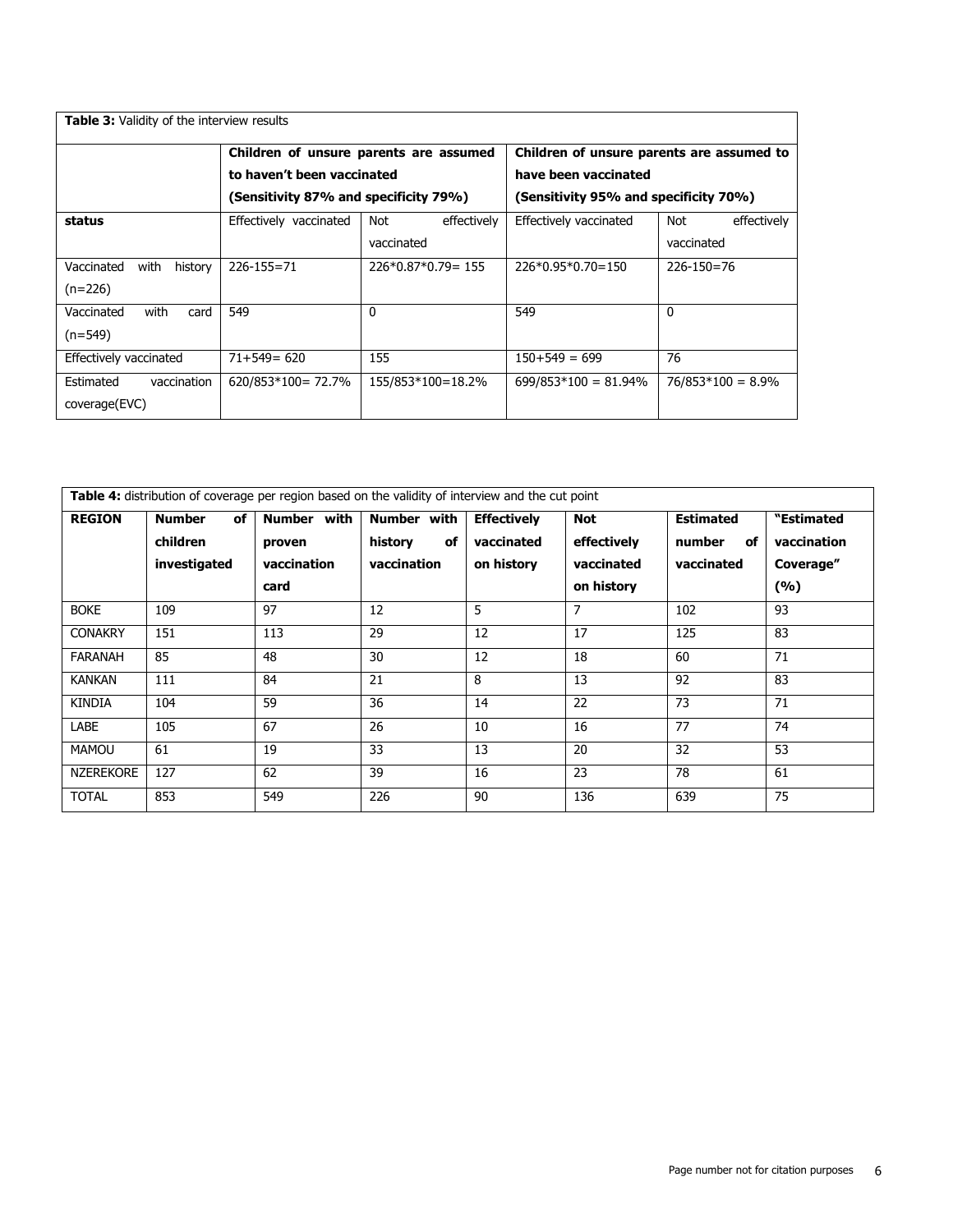





**[Figure 2:](javascript:PopupFigure()** Vaccination coverage with card according to parents' profession

Campaign vaccination coverage with card only

- Campaign vaccination coverage with card and history
- Campaign estimated vaccination coverage
- $\equiv$  Routine vaccination coverage with card only
- Routine vaccination Coverage with card and History



**[Figure 3](javascript:PopupFigure()**: Comparison of routine and campaign measles vaccination coverage